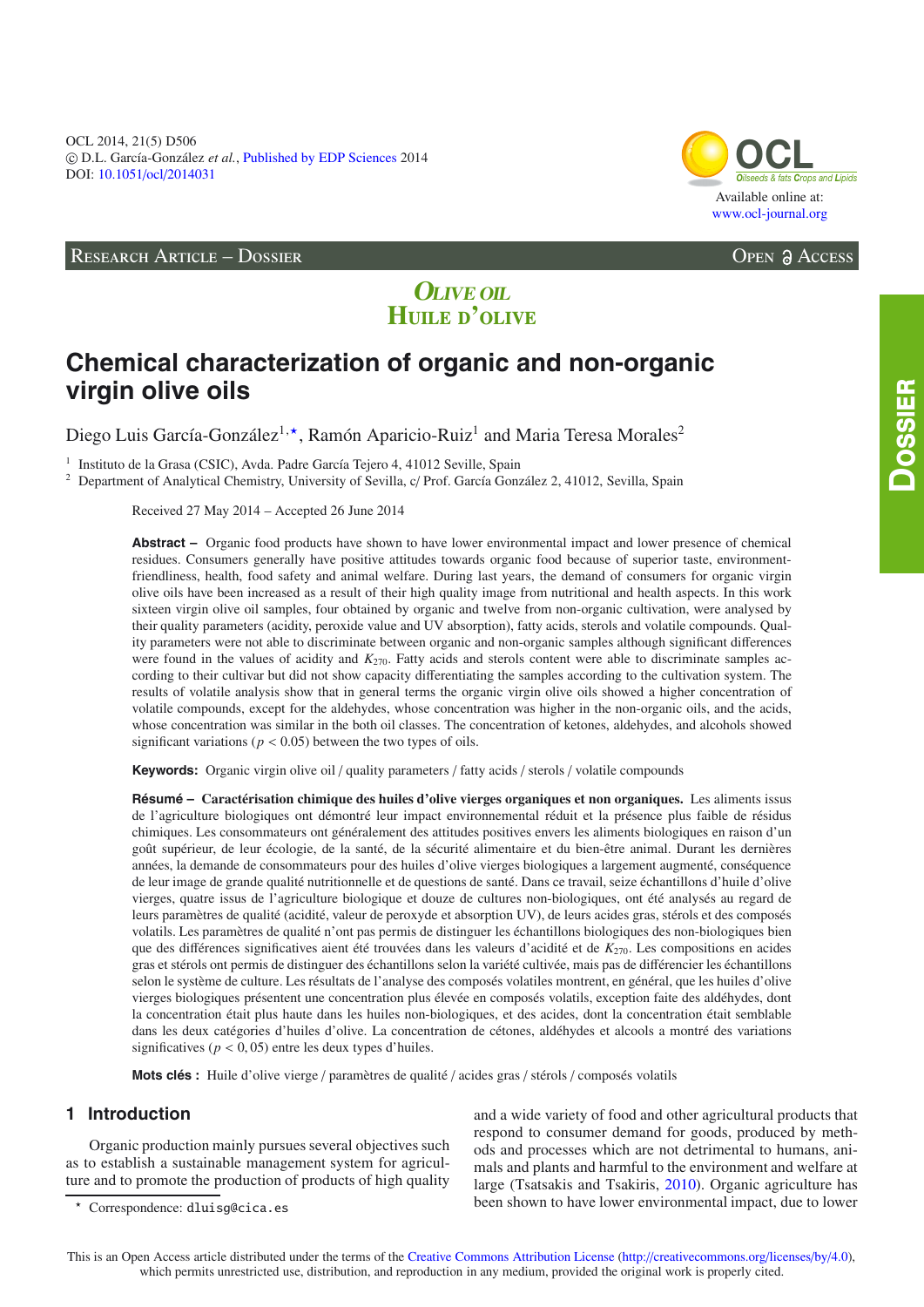pollution with chemicals and synthetic fertilizers and lower presence of chemical residues in organic products (Rosati *et al.*, [2014\)](#page-5-1).

Although it has been described that the chemical composition of several organic foods is not significantly different from that of conventional foods for the main nutrients, several differences have been described on the minor components. Although there is no evidence that organic foods are more nutritious or healthier than conventional foods (Guéguen and Pascal, [2013](#page-5-2)), consumers generally have positive attitudes towards organic food products since typically associate benefits such as superior taste, environment-friendliness, health, food safety and animal welfare to organic food (Marian *et al.*, [2014\)](#page-5-3).

Health is an important motivation for the consumption of organic foods, several human epidemiological studies associated consumption of organic foods with lower risks of allergies due to the presence of chemicals (Huber *et al.*, [2011\)](#page-5-4). This issue was enough to increase an abrupt demand for organic agricultural products only a few decades ago.

It was the combined actions of the increasing demand from consumers for organically produced agricultural products and the less intensive use of land, as consequence of producing those foodstuffs, which resulted in a better balance between the demand for agricultural products and protection of the environment of the countryside. And the latest was inside the context of the European common agricultural policy (EU, 1992).

Such kind of regulation implies an immediate series of actions focused on indications stating or implying to purchasers that foodstuffs have been produced without the use of synthetic chemicals. An appropriate use of insect and pheromone traps and of approved pesticides with fewer side-effects to the environment, together with agricultural practices (*e.g.* tillage and use of compost made from vegetative residue, drip and deficit irrigation, *etc.*), are strategic choices in the decrease of risks to human health and ecosystems. With independence of high inputs of agrochemicals, their presence is also banned in all the olive oils, which makes the separation between organic and non-organic olive oils difficult enough in terms of concentration.

Most of the production of organic olive oils is not absorbed by domestic demand, which grows at a slow pace, and it is destined for delicatessens of non-producer countries. In this situation, it is important and necessary to establish the perceptions, values and motivations of consumers about organic olive oil, in order to adapt marketing strategies based on information obtained. A large survey carried out in Dutch grocery malls suggests that consumers' willingness to pay for organic olive oil is influenced by consumers' experience, awareness, perceptions regarding better quality and high price, and preference for the retail distribution of organic olive oil (Kalogeras *et al.*, [2009](#page-5-5)). Although all the studies seem to indicate that the demand for organic olive oil is strongly affected by socioeconomic characteristics such as income size and occupation status, and to a lesser extent by attitudes towards organic products, food safety and the environment, the demand for high quality is still in organic olive oils. There are, however, very few reports on the qualitative, nutritional and organoleptic characteristics of these products. Therefore, there is a need to verify the total quality

| Code           | Cultivar   | Geographical origin                 | Agronomical<br>practice |             |
|----------------|------------|-------------------------------------|-------------------------|-------------|
| P1             |            | Sierra de Cazorla (Jaén)            | Organic                 |             |
| P2             | Picual     | Sierra de Cazorla (Jaén)            |                         |             |
| P <sub>3</sub> |            | Menjíbar (Jaén)                     |                         |             |
| P4             |            | Commercial                          | Non-organic             |             |
| A <sub>1</sub> |            | Borjas Blancas (Lérida)             | Organic                 |             |
| A2             |            | Borjas Blancas (Lérida)<br>Arbequin |                         | Non-organic |
| A <sub>3</sub> |            | Estepa (Sevilla)                    | Non-organic             |             |
| A <sub>4</sub> |            | Commercial                          | Non-organic             |             |
| H1             |            | Sierra de Yeguas (Málaga)           | Organic                 |             |
| H <sub>2</sub> |            | Sierra de Yeguas (Málaga)           | Non-organic             |             |
| H <sub>3</sub> | Hojiblanca | Estepa (Sevilla)                    | Non-organic             |             |
| H <sub>4</sub> |            | Commercial                          | Non-organic             |             |
| C1             |            | Monterrubio (Badajoz)               | Organic                 |             |
| C <sub>2</sub> | Cornicabra | Santos de Maimona (Badajoz)         |                         |             |
| C <sub>3</sub> |            | Mora de Toledo (Toledo)             | Non-organic             |             |
| C <sub>4</sub> |            | Commercial                          |                         |             |

<span id="page-1-0"></span>**Table 1.** Codes, cultivar, geographical origin and agronomical practice of virgin olive oil samples.

of organically produced olive oils and to assess their quality versus conventional ones.

The aim of this paper is to carry out the chemical characterization of organic virgin olive oils of four main cultivars of Spain and to compare them with conventional virgin olive oils of the same cultivars by means of statistical procedures.

## **2 Materials and methods**

#### **2.1 Samples**

The set was composed of 16 samples of 4 Spanish cultivars (Arbequina, Cornicabra, Hojiblanca and Picual), four of them obtained by organic agricultural practices and twelve being from non-organic orchards of diverse geographical provenances (Tab. [1\)](#page-1-0). Samples were taken directly from the cooperative societies to avoid possible undeclared mixtures with other oils before bottling. All the samples were analysed in duplicate.

#### **2.2 Quality parameters**

Free acidity, peroxide value and specific UV absorption at 232 nm  $(K_{232})$ , 270 nm  $(K_{270})$  and  $\Delta K$  were determined following the International Olive Council regulation describing the trade standard applying to olive oils and olive-pomace oils (IOC, [2013](#page-5-6)), and the EU regulation centered on the characteristics of olive oil and olive-residue oil and on their relevant methods of analysis (EC, [1991](#page-5-7); EU, [2013\)](#page-5-8).

#### **2.3 Fatty acid determination**

All the olive oil analyses were performed according to the official method of the EC no. 2568/91 (EC, [1991](#page-5-7)). Chromatographic analyses were carried out on a Varian 3900 chromatograph (Varian, Walnut Creek, CA, USA) equipped with a flame ionization detector (FID).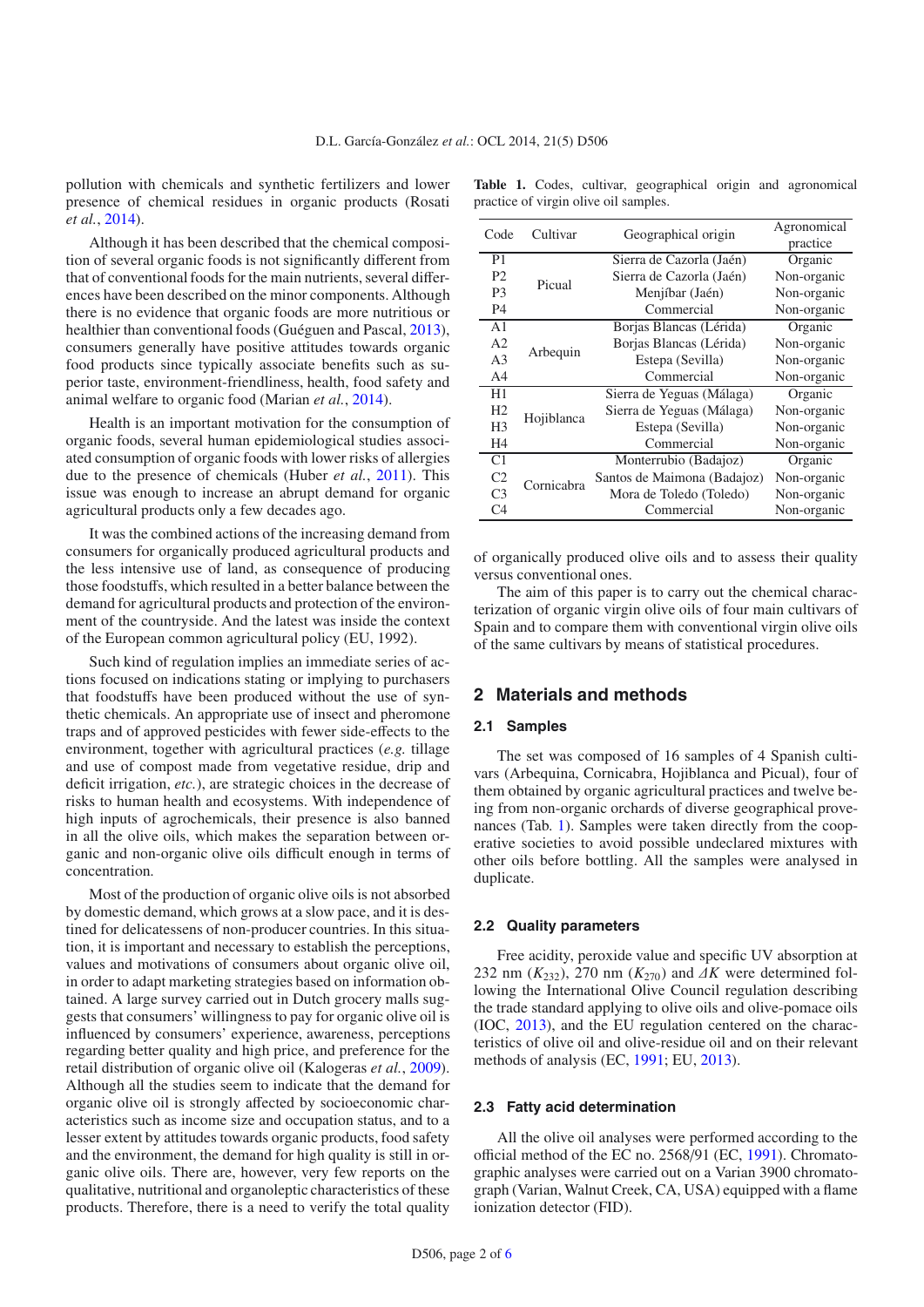For the determination of fatty acid composition, the methylesters of fatty acids were prepared by vigorously shaking the solution of oil in hexane (0.2 g in 4 ml) with 0.4 ml 2 N methanolic KOH, and analysed by GC. A fused silica column SP-2380 (60 m length,0.25 mm, i.d. 0.2 µm film thickness; Sigma-Aldrich, Madrid, Spain) was used. Helium was employed as carrier gas with a flow rate of 1 ml/min. The temperatures of the injector and detector were set at 250 ◦C; the oven temperature program was as follows: 10 min at 170 ◦C, from 170 ◦C to 200 ◦C at 1.5 ◦C/min, 8 min at 200  $°C$ . An injection volume of 1 µl was used. The fatty acids quantified, in percentages, were: palmitic acid (16:0); palmitoleic acid (16:1n-7); margaric acid (17:0); margaroleic (17:1n-8); stearic acid (18:0); oleic acid (18:1n-9); linoleic acid (18:2n-6); linolenic acid (18:3n-3); arachidic acid (20:0); gadoleic acid (20:1n-9); and behenic acid (22:0).

#### **2.4 Sterols analysis**

Saponification, isolation of the non-saponifiable fraction and the separation of the sterols of this fraction in olive oil samples was carried out according to the methods described by the Official Journal of the European Communities (EC, [1991](#page-5-7)). A internal standard solution (1 ml) of  $\alpha$ -cholestanol in chloroform (1 mg/ml) was added to the samples (5 g olive oil) and saponified by refluxing with 50 ml ethanolic 2 M KOH for 30 min. After cooling at room temperature, 100 ml water was added. After phase separation in a separation funnel, the aqueous phase was washed three times with 80 ml diethyl ether. Finally, the diethyl fractions were collected and washed with three fractions of water (each 80 ml). These were then dried with anhydrous sodium sulphate, filtered and evaporated to dryness using a rotary evaporator at reduced pressure. The residue (the non-saponificable material) was dissolved in 1 ml chloroform. An extract (300 µl) was subjected to thin layer chromatography (TLC) on a silica gel plate and placed in a tank containing a hexane/ethyl ether mixture (65:35). After separation, the plate was sprayed with a 2,7-dichlorofluorescein solution in ethanol (0.2%), yielding bands corresponding to the different classes of minor components. The bands of sterols and alcohols were independently isolated and extracted with diethyl ether (40 ml). Extracts were evaporated to dryness in the rotary evaporator. The flasks were heated in an oven at 105 ◦C for 10 min and silanised with 200 µl of mixture of pyridine, hexamethyldisilazane and trimethylchlorosilane (9:3:1) and 1 µl of each solution was injected into the gas chromatograph. A fused silica HP-5 column (30 m., 0.32 mm i.d., 0.25 µm film thickness) was used for the analyses of sterols and alcohols. Helium was employed as carrier gas with an on-column pressure of 10 psi. The temperatures of the injector and FID were set at 290 ◦C and 320 ◦C, respectively.

#### **2.5 Volatile compounds**

Volatiles were analyzed by solid-phase microextraction gas chromatography. Olive oil samples (2 g) spiked with 2.6 mg/kg of 4-methyl-2-pentanol (internal standard) were placed in a 20 ml glass vial, tightly capped with a polytetrafluoroethylene (PTFE) septum, and left for 10 min at 40 ◦C to allow for the equilibration of the volatiles in the headspace. After the equilibration time, the septum covering each vial was pierced with a solid-phase microextraction (SPME) needle, and the fiber was exposed to the headspace for 40 min. When the process was completed, the fiber was inserted into the injector port of the gas chromatograph (GC). The temperature and time of the preconcentration step, carried out on a Combipal (CTC Analytics AG, Zwingen, Switzerland), were automatically controlled by the software Workstation version 5.5.2 (Varian, Walnut Creek, CA). The SPME fiber (1 cm length and 50/30 µm film thickness) was purchased from Supelco (Bellefonte, PA), and it was endowed with the Stable Flex stationary phase of divinylbenzene/carboxen/polydimethylsiloxane (DVB/CAR/PDMS). The fiber was previously conditioned following the instructions of the supplier. The volatiles absorbed by the fiber were thermally desorbed in the hot injection port of a GC for 5 min at 260 ◦C with the purge valve off (splitless mode) and deposited onto a TR-WAX capillary column (60 m, 0.25 mm i.d., 0.2 µm coating; Teknokroma, Barcelona, Spain) of a Varian 3900 gas chromatograph with a flame ionization detector (FID). The carrier gas was hydrogen, at a flow rate of 1.5 ml/min. The oven temperature was held at 40 °C for 10 min and then programmed to rise 3 °C/min to a final temperature of 200 ◦C, where it was held for 10 min to eliminate the memory effect of the capillary column. The signal was recorded and processed with the WorkStation (version 5.5.2) software. Each sample was analyzed in duplicate. The identification of the volatile compounds was first carried out by mass spectrometry and later checked with standards. The assessment of the aroma notes and the determination of the recovery factors were carried out as explained in a previous work (Morales *et al.*, [2005;](#page-5-10) Tena *et al.*, [2007](#page-5-11)).

#### **2.6 Statistical analysis**

Univariate and multivariate algorithms were applied by means of Statistica 8.0 Release 7 (Statsoft, [2008\)](#page-5-12). The statistical study of the differences between the classes of samples (organic *vs.* non-organic virgin olive oils) was carried out by applying the Brown-Forsythe test. This analysis gives quite accurate error rates even when the underlying distributions for the raw scores deviate significantly from the normal distribution (Olejnik and Algina, [1987](#page-5-13)). The visualization of sample differences was carried out by cluster analysis, which is an unsupervised tool to understand the information of data matrices, and to describe the similarities and dissimilarities among objects (Aparicio, [2000](#page-5-14)). Principal component analysis (PCA) and multidimensional scaling (MDS) were also applied to visualize the differences between samples.

#### **3 Results and discussion**

The first study was focused on the evaluation of the virgin olive oil quality parameters of free acidity, peroxide value and UV absorbency. In accordance with the International Olive Council standards (IOC, [2013\)](#page-5-6), their values, whichever they were from organic or non-organic farms, were lower than the limits for extra-virgin olive oils (EVOOs), and hence all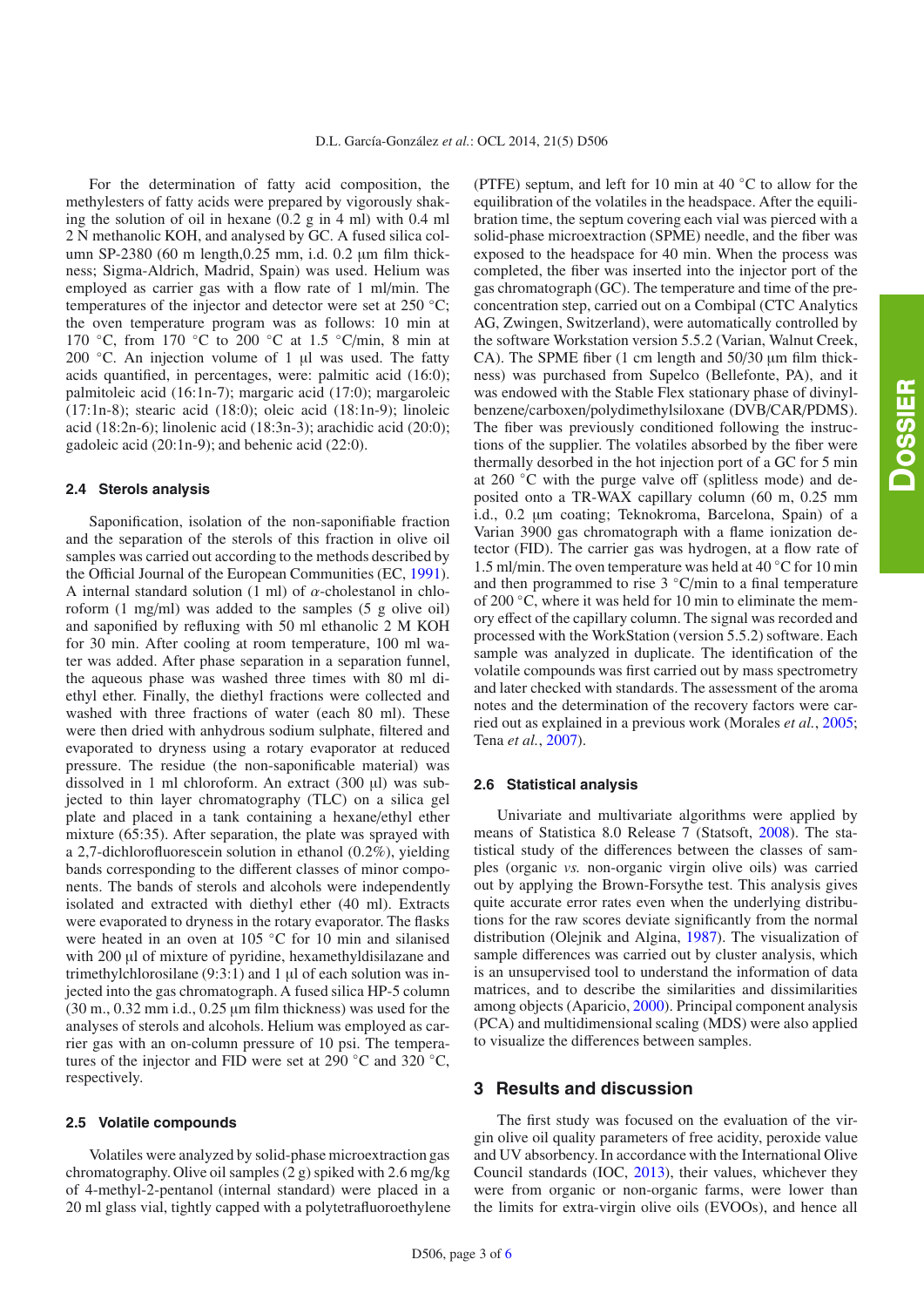<span id="page-3-0"></span>**Table 2.** Quality parameters of the samples studied.

| Code           | Acidity                     | Peroxide value              | $K_{232}$                   | $K_{270}$                   | ΔK                          |
|----------------|-----------------------------|-----------------------------|-----------------------------|-----------------------------|-----------------------------|
|                | Mean $\pm$ std <sup>1</sup> | Mean $\pm$ std <sup>1</sup> | Mean $\pm$ std <sup>1</sup> | Mean $\pm$ std <sup>1</sup> | Mean $\pm$ std <sup>1</sup> |
| P <sub>1</sub> | $0.18 \pm 0.01$             | $7.21 \pm 0.29$             | $1.76 \pm 0.00$             | $0.20 \pm 0.00$             | $0.00 \pm 0.00$             |
| P <sub>2</sub> | $0.16 \pm 0.00$             | $4.36 \pm 0.03$             | $2.07 \pm 0.00$             | $0.16 \pm 0.01$             | $0.00 \pm 0.00$             |
| P <sub>3</sub> | $0.12 \pm 0.03$             | $10.73 \pm 0.06$            | $1.74 \pm 0.00$             | $0.12 \pm 0.00$             | $0.00 \pm 0.00$             |
| P <sub>4</sub> | $0.15 \pm 0.00$             | $7.71 + 0.42$               | $1.80 \pm 0.01$             | $0.15 \pm 0.00$             | $0.00 \pm 0.00$             |
| A1             | $0.59 \pm 0.00$             | $17.67 \pm 0.22$            | $2.40 \pm 0.00$             | $0.20 \pm 0.00$             | $0.01 \pm 0.00$             |
| A <sub>2</sub> | $0.20 \pm 0.00$             | $10.83 \pm 0.06$            | $2.30 \pm 0.00$             | $0.20 \pm 0.00$             | $0.00 \pm 0.00$             |
| A <sub>3</sub> | $0.17 \pm 0.00$             | $10.49 \pm 0.06$            | $2.24 \pm 0.02$             | $0.11 \pm 0.00$             | $0.00 \pm 0.00$             |
| A <sub>4</sub> | $0.29 \pm 0.00$             | $7.17 \pm 0.13$             | $1.73 \pm 0.01$             | $0.09 \pm 0.00$             | $0.00 \pm 0.00$             |
| H1             | $0.30 \pm 0.00$             | $11.89 \pm 0.01$            | $2.08 \pm 0.01$             | $0.22 \pm 0.01$             | $0.00 \pm 0.00$             |
| H <sub>2</sub> | $0.14 \pm 0.00$             | $5.71 \pm 0.13$             | $1.71 \pm 0.00$             | $0.12 \pm 0.01$             | $0.00 \pm 0.00$             |
| H <sub>3</sub> | $0.15 \pm 0.01$             | $7.68 \pm 0.30$             | $1.87 \pm 0.01$             | $0.11 \pm 0.00$             | $0.00 \pm 0.00$             |
| H4             | $0.19 \pm 0.02$             | $8.41 \pm 0.08$             | $1.50 \pm 0.00$             | $0.18 \pm 0.00$             | $0.00 \pm 0.00$             |
| C <sub>1</sub> | $0.18 \pm 0.00$             | $12.78 \pm 0.42$            | $2.46 \pm 0.00$             | $0.18 \pm 0.00$             | $0.00 \pm 0.00$             |
| C <sub>2</sub> | $0.21 \pm 0.00$             | $10.51 \pm 0.44$            | $1.49 \pm 0.00$             | $0.10 \pm 0.00$             | $0.00 \pm 0.00$             |
| C <sub>3</sub> | $0.11 \pm 0.01$             | $11.97 \pm 0.08$            | $2.22 \pm 0.01$             | $0.19 \pm 0.00$             | $0.00 \pm 0.00$             |
| C <sub>4</sub> | $0.24 \pm 0.01$             | $17.76 \pm 0.10$            | $2.30 \pm 0.00$             | $0.17 \pm 0.00$             | $0.00 \pm 0.00$             |

<sup>1</sup>: Standard deviation; Codes shown in Table [1.](#page-1-0)

<span id="page-3-1"></span>

**Fig. 1.** Cluster analysis using quality parameters (note: Codes shown in Tab. [1\)](#page-1-0).

the samples were classified as EVOOs (Tab. [2\)](#page-3-0). An individual statistical analysis of these parameters in order to distinguish organic from non-organic VOOs showed, however, that there were significant differences in terms of free acidity and  $K_{270}$ by applying Brown-Forsythe test ( $p = 0.04$  and 0.03, respectively) but there were not differences concerning the peroxide value,  $K_{232}$  and  $\Delta K$ . The higher values of free acidity in organic EVOOs can be related with a certain infestation of the olives bactrocera oleae, prays oleae) and fungal diseases in the fruit (gloesporium, macrophoma, *etc*.) resulting from the absence of pesticides in the agricultural practices, while the values of  $K_{270}$ indicates a higher secondary oxidation as result of increasing amounts of conjugated trienes in organic EVOOs.

Those univariate statistical differences between organic and non-organic EVOOs are not pointed out when applying cluster analysis – an unsupervised multivariate statistical procedure – to the whole set of samples. Thus, Figure [1](#page-3-1) shows the results of a cluster analysis where no differences between agricultural practices are observed, even produced in

<span id="page-3-2"></span>

**Fig. 2.** Principal components analysis (PCA) of the samples characterized by fatty acids and sterols (note: Codes shown in Tab. [1\)](#page-1-0).

the same geographical location, but slightly between cultivars (var. Hojiblanca in particular).

The analysis of other chemical compounds responsible for purity (fatty acids and sterols) by principal component analysis (PCA) did not help to distinguish EVOOs in accordance with the agricultural practices but between cultivars (Fig. [2\)](#page-3-2), which is already described in the bibliography (Aparicio and García-González, [2013](#page-5-15); García-González *et al.*, [2013](#page-5-16)). This result points out that the absence of pesticides does not increase the hydrolysis phenomenon up to affect the percentage of unsaturated fatty acids in organic EVOOs. There were been found differences if the comparison had been between organic lampante-VOOs and non-organic EVOOs.

Volatiles are minor compounds of virgin olive oil that are responsible for aroma, and partially for flavor. The volatile profile may be different depending on the oil quality (Morales *et al.*, [2013\)](#page-5-17). Thus, the virgin olive oils just obtained and characterized with an optimum quality contain volatile compounds that are exclusively formed through biochemical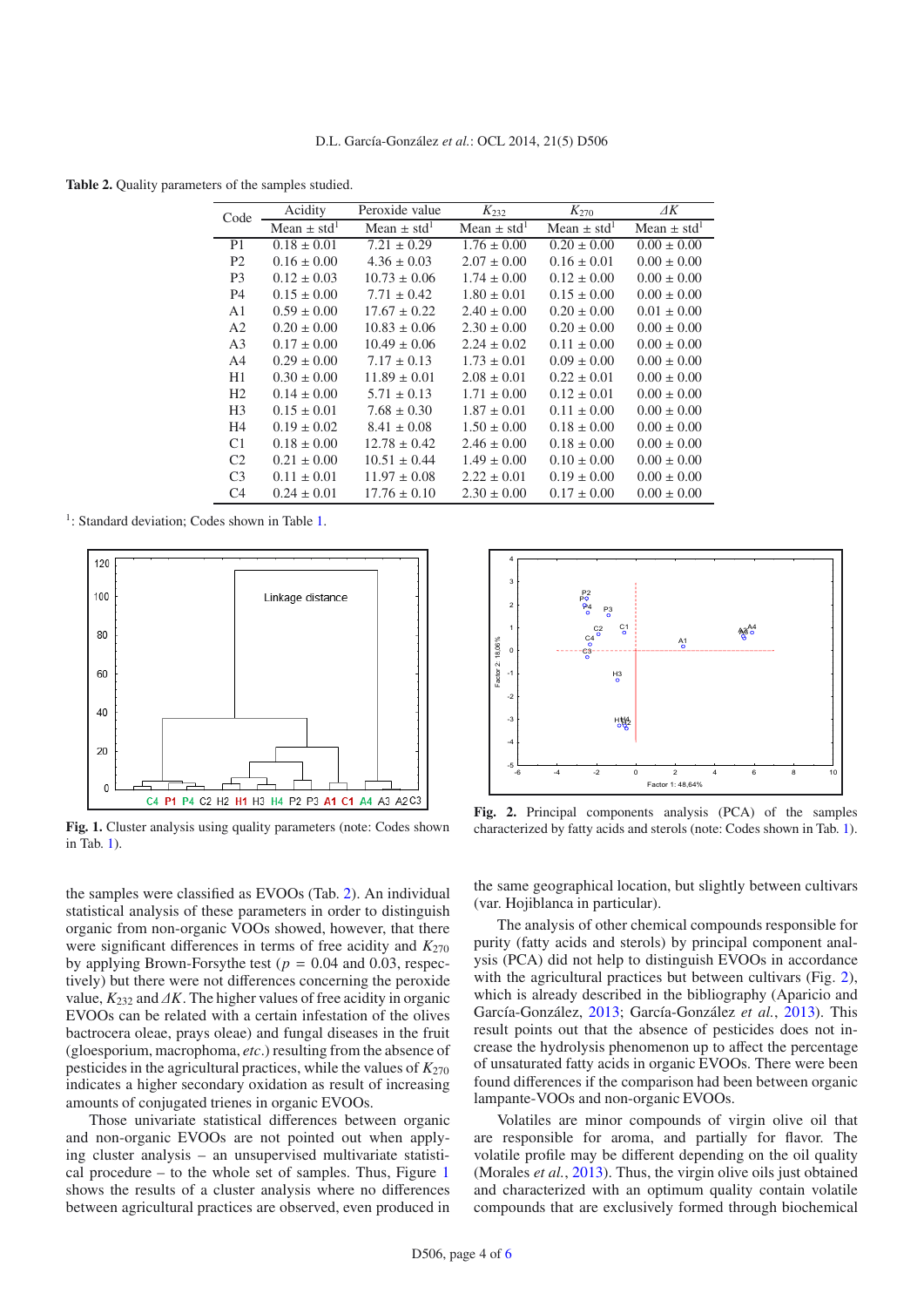<span id="page-4-1"></span>

| Code           | Volatile              | Rt   | Code | Volatile                      | Rt   | Code | Volatile                | Rt   |
|----------------|-----------------------|------|------|-------------------------------|------|------|-------------------------|------|
|                | Heptane               | 0.16 | 18   | Ethylbencene                  | 0.82 | 35   | E-3-hexen-1-ol          | 1.60 |
| $\overline{c}$ | Octane                | 0.20 | 19   | 2-Methylbutyl acetate         | 0.83 | 36   | $Z-3$ -hexen-1-ol       | 1.65 |
| 3              | Propan-2-one          | 0.21 | 20   | E-2-Penten-1-ol               | 0.84 | 37   | Nonan-2-one             | 1.66 |
| 4              | Methyl acetate        | 0.23 | 21   | 1-Penten-3-ol                 | 0.97 | 38   | 2,4-Hexadienal          | 1.70 |
| 5              | Ethyl acetate         | 0.26 | 22   | Heptan-2-one                  | 1.04 | 39   | E-2-hexen-1-ol          | 1.72 |
| 6              | Butan-2-one           | 0.27 | 23   | Limonene                      | 1.07 | 40   | $Z-2$ -hexen-1-ol       | 1.74 |
| 7              | 2-Methylbutanal       | 0.28 | 24   | 3-Methylbutan-1-ol            | 1.13 | 41   | E-2-octenal             | 1.76 |
| 8              | 3-Methylbutanal       | 0.29 | 25   | E-2-hexenal                   | 1.14 | 42   | Acetic acid             | 1.82 |
| 9              | Ethanol               | 0.32 | 26   | Pentan-1-ol                   | 1.27 | 43   | 1-Octen-3-ol            | 1.83 |
| 10             | Ethyl propanoate      | 0.35 | 27   | 3-Methyl-2-buten-1-ol acetate | 1.28 | 44   | Methyl nonanoate metilo | 1.93 |
| 11             | Pentanal              | 0.38 | 28   | Hexyl acetate                 | 1.30 | 45   | Decanal                 | 1.95 |
| 12             | Pentan-3-one          | 0.38 | 29   | 1,2,4-Trimethylbencene        | 1.33 | 46   | E-2-nonenal             | 2.03 |
| 13             | 4-Methyl-2-pentanone  | 0.45 | 30   | Octanal                       | 1.37 | 47   | Propanoic acid          | 2.04 |
| 14             | Methylbencene         | 0.53 | 31   | Z-3-hexenyl acetate           | 1.46 | 48   | Octan-1-ol              | 2.10 |
| 15             | 2-Methyl-3-buten-2-ol | 0.55 | 32   | $Z-2$ -penten-1-ol            | 1.47 | 49   | Methyl decanoate metilo | 2.19 |
| 16             | Hexanal               | 0.67 | 33   | 6-Methyl-5-hepten-2-one       | 1.52 | 50   | Pentanoic acid          | 2.49 |
| 17             | 2-methylpropan-1-ol   | 0.73 | 34   | Hexan-1-ol                    | 1.59 | 51   | Heptanoic acid          | 2.94 |

<span id="page-4-0"></span>**Table 3.** Volatile compounds analyzed in samples of virgin olive oil.

Rt: Retention time relative to 4-methyl-pentan-2-ol.

**Table 4.** Average concentration (mg/kg) of volatile compounds in organic and non-organic virgin olive oils.

| Volatile      | Organic VOO                 | Non-organic VOO             |
|---------------|-----------------------------|-----------------------------|
| <b>Series</b> | mean $\pm$ std <sup>1</sup> | mean $\pm$ std <sup>1</sup> |
| Hydrocarbons  | $0.086 \pm 0.029$           | $0.051 \pm 0.006$           |
| Ketones       | $0.389 \pm 0.092$           | $0.189 \pm 0.013$           |
| Esters        | $0.623 \pm 0.035$           | $0.480 \pm 0.092$           |
| Aldehydes     | $0.729 \pm 0.099$           | $0.963 \pm 0.110$           |
| Alcohols      | $2.193 \pm 0.370$           | $1.556 \pm 0.191$           |
| Acids         | $0.281 \pm 0.061$           | $0.284 \pm 0.073$           |

<sup>1</sup>: Standard deviation.

pathways, regulated by enzymes. On the contrary, the low quality virgin olive oils show a more complex volatile profile including a higher number of compounds that are responsible for off-flavours and explain the occurrence of sensory defects in these oils (*e.g.*, rancid, winey-vinegary, fusty, mustyhumidity) (Morales *et al.*, [2005\)](#page-5-10).

Table [3](#page-4-0) shows the volatiles compounds identified in the samples, together with their codes and relative retention times using 4-methyl-pentan-2-ol internal standard. Five compounds were hydrocarbons, 7 ketones, 9 esters, 10 aldehydes, 16 alcohols, and 5 acids. Most of the latter were found in traces due to the fact that the oils were of good quality, and acids are characteristics of lampante virgin olive oils. The rest of volatile compounds are commonly present in virgin olive oils, including those of extra virgin category.

The results of volatile analysis show that in general terms the organic virgin olive oils showed a higher concentration of volatile compounds (Tab. [4\)](#page-4-1), except for the aldehydes, whose concentration was higher in the non-organic oils, and the acids, whose concentration was similar in the both oil classes. The concentration values of ketones, aldehydes, alcohols showed significant variations between the two types of oils with a confidence level of 95%.

Table [5](#page-5-18) shows the average values and the standard deviation of the concentrations quantified in organic and nonorganic virgin olive oils for those compounds that showed a significant variation between the two kinds of samples ( $p <$ 0.05). In all cases the concentration values were higher for the organic oils. It is important to note that most of them contribute to the aroma with negative sensory notes. However, in all cases, excepting 1-octen-3-ol, the odour threshold was higher than their respective concentrations, thereby it is expected that these differences do not have a considerable sensory impact.

Considering the differences in the concentration of these compounds in the two groups, a Multidimensional Scaling Analysis (MDS) was applied to the data to check the ability of these compounds to differentiate organic and non-organic oils. Figure [3](#page-5-19) shows the result of this statistical analysis. Samples were grouped in two classes, the non-organic oils having negative scores for the dimension 1, while the organic samples were located in the positive part of the axis. The latter were also characterized by a high degree of dispersion compared to the non-organic oils. This result may point out a greater influence of several agronomical factors (climate, soil, *etc.*) on non-organic samples, where the agricultural practices may be less homogenous.

The results shown in this study lead to the conclusion that the organic virgin olive oils presented slightly worse values in terms of quality parameters, which can be explain by the absence of treatment applied to the olive trees. Thus, the higher acidity of these samples point out more incidence of hydrolysis and a consequent higher concentration of free fatty acids. On the other hand, the unsaturated fatty acids, although did not show significant differences, they still allow the classification of samples under the basis of crop conditions. It is important to note that many volatiles compounds responsible for the oil sensory quality comes directly from some fatty acids, volatiles being the chemical